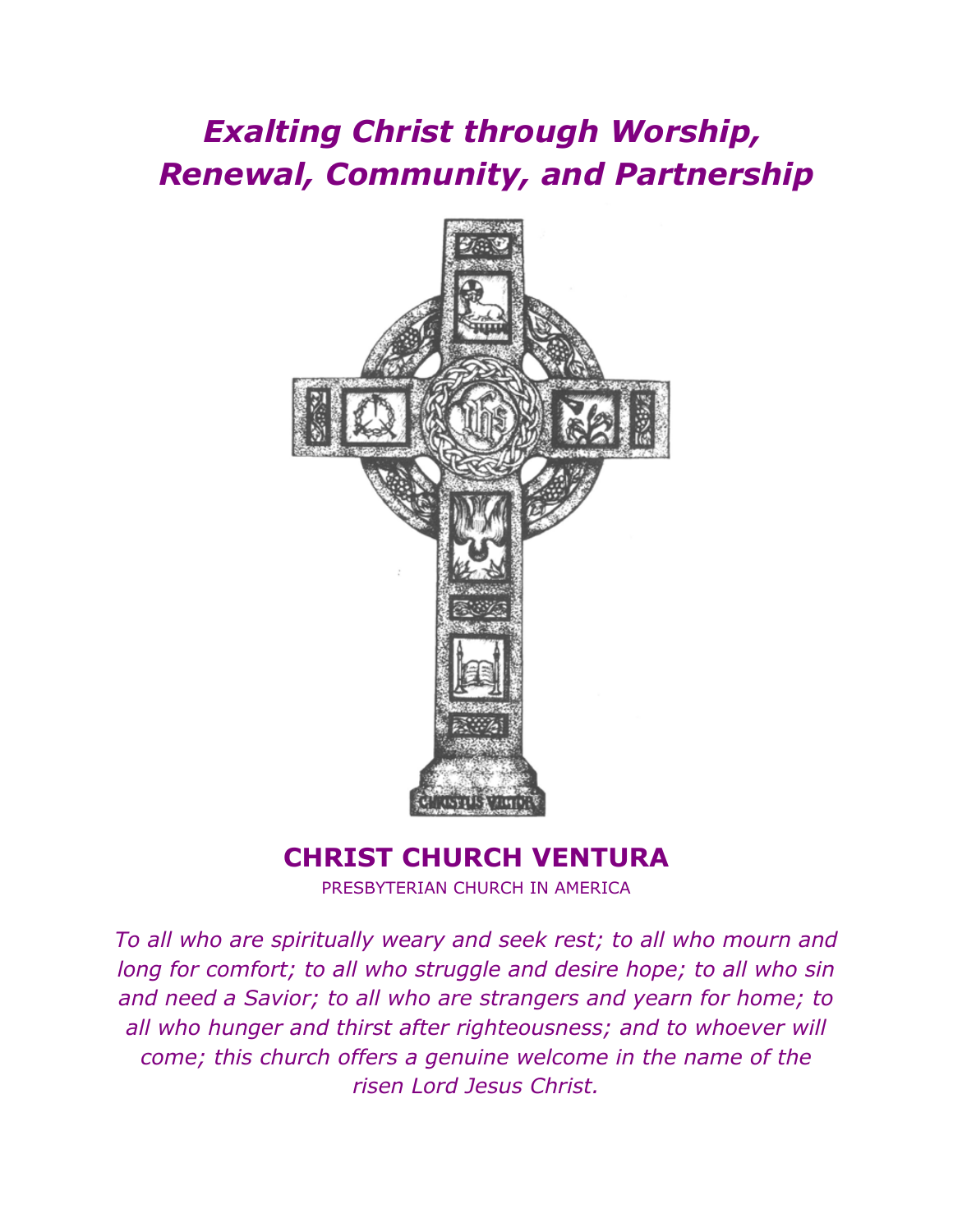# *WHAT IS OUR MESSAGE?*

*The great good news is that God has taken it upon Himself to do something for us that we are powerless to do for ourselves. The Gospel is simply this: sinners are forgiven and accepted by God because of the work of Jesus Christ. Trust in Christ's finished work is not just the beginning of the Christian life, but the means and end as well. The Gospel is what must be applied more and more deeply in order to live as a Christian. The power of the Gospel is not merely about forgiveness and improvement, but renewal and wholeness.*

# *A GOSPEL-SHAPED MINISTRY*

*The Gospel changes people — Through the continual application of the Gospel we become more like Christ.*

*The Gospel produces joy — Grace frees us from both condemnation and self-righteousness to enjoy God fully.*

*The Gospel defines community — In union with Christ, we become God's sons and daughters—His new people.*

*The Gospel points outward — Grace disengages approval seeking, engenders authenticity, and curbs pride.*

*The Gospel informs attitudes — As Christians, we desire the peace and wellbeing of our communities and cities.*

*The Gospel removes barriers — Reconciliation humbles us so that we may become agents to reconcile others.*

*The Gospel renews culture — All of life matters to God and we are to pursue all vocations with excellence.*

*The Gospel builds momentum — Church planting is the result of and the means to fulfilling the great commission*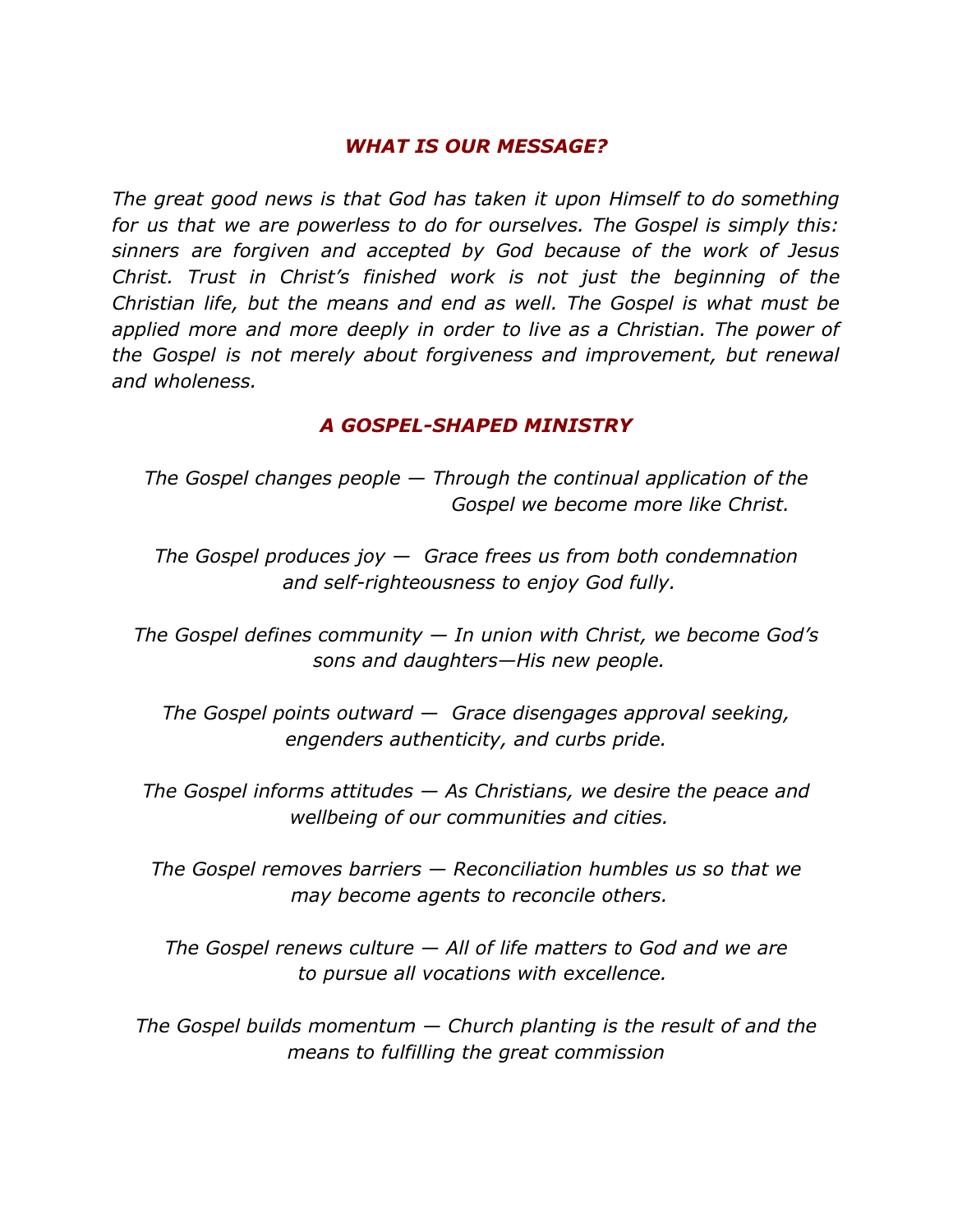#### *WHAT DO WE BELIEVE?*

*We embrace the historic Christian faith — believing the timeless truths held in common by the church in all ages and places. We wholeheartedly affirm the classic doctrines defined by the Apostles', Nicene, and Athanasian Creeds.*

*The Trinity — There is only one God eternally existing in three persons: Father, Son, and Holy Spirit.*

*The Incarnation — The person Jesus Christ is the only Son of God who is both fully God and fully human.*

*The Atonement — Jesus died on a cross and was raised from the dead in order to redeem us from our sins.*

*We also embrace the Reformed Christian faith — believing the biblical teachings that were restated during the Protestant Reformation. This great renewal of the church in the 16th century has given us a common heritage in the classic "solas".*

*Scripture Alone — The Bible is the one source of divine revelation andthe only completely reliable guide for faith and life.*

- *Christ Alone — Salvation is accomplished by the substitutionary atonement of the historical and sinless Christ alone.*
- *Grace Alone — We are rescued from God's anger, freed from sin'sbondage and lifted to new life by His grace alone.*
	- *Faith Alone — Christ's righteousness is imputed to us as the only possible satisfaction of God's justice by faith alone.*
- *God Alone — The sole purpose of our creation and redemption is to enjoy God's presence and live for His glory.*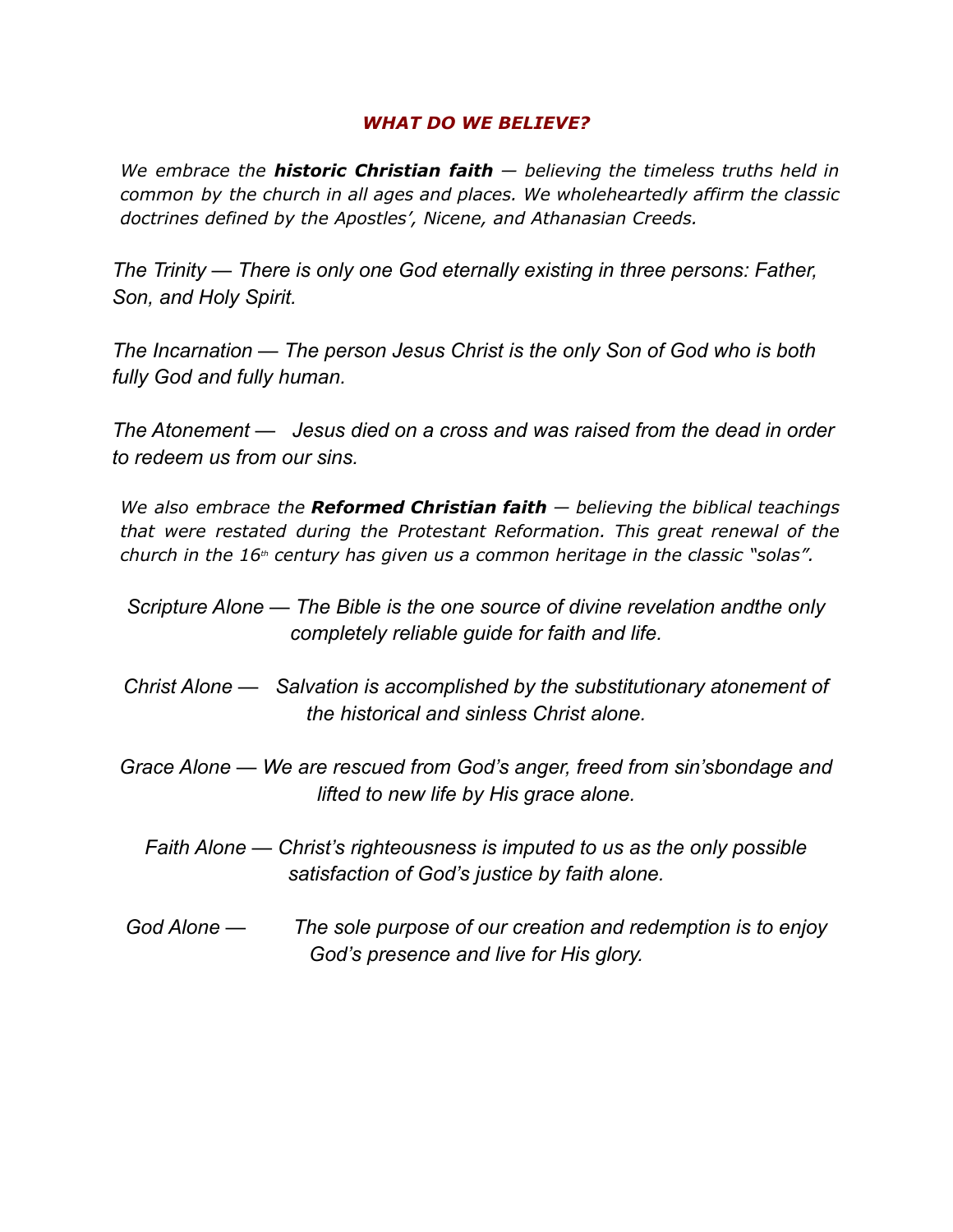# **Order for the Celebration and Worship of God**

*Fifth Sunday of Easter; May 15, 2022 1:30pm*

**\*** Congregation standing

# **WELCOME AND ANNOUNCEMENTS**

**PRELUDE** *(Lyrics on Page 2)* "Come, People of the Risen King" Keith and Kristen Getty © 2009

# **CALL TO WORSHIP** Psalm 31:1 (ESV)

Minister: In you, O Lord, do I take refuge; let me never be put to shame; in your righteousness deliver me! Incline your ear to me.

# **INVITIATORY**

Minister: Incline your ear to me; rescue me speedily!

- *People: Be my rock of refuge, a strong fortress to save me!*
- Minister: For you are my rock and my fortress.
- *People: For your name's sake you lead and guide me. You take me out of the net hidden for me.*

Minister: You are my refuge; I commit my spirit to you.

- *People: I will be glad in your steadfast love, for you have seen my affliction and known my soul's distress.*
- Minister: O Lord, faithful God, you have redeemed me!

**\* HYMN OF PRAISE** *(Lyrics on page 3)*

"Crown Him with Many Crowns" Steve Ivey © 2008

# **\* PRAYER OF ADORATION**

*Unison: Almighty God, to truly know you is everlasting life. Grant us so perfectly to know your Son Jesus Christ to be the way, the truth, and the life, that we may steadfastly follow his steps in the way that leads to eternal life, through Jesus Christ your Son our Lord, who lives and reigns with you, in the unity of the Holy Spirit, one God, for ever and ever. Amen.*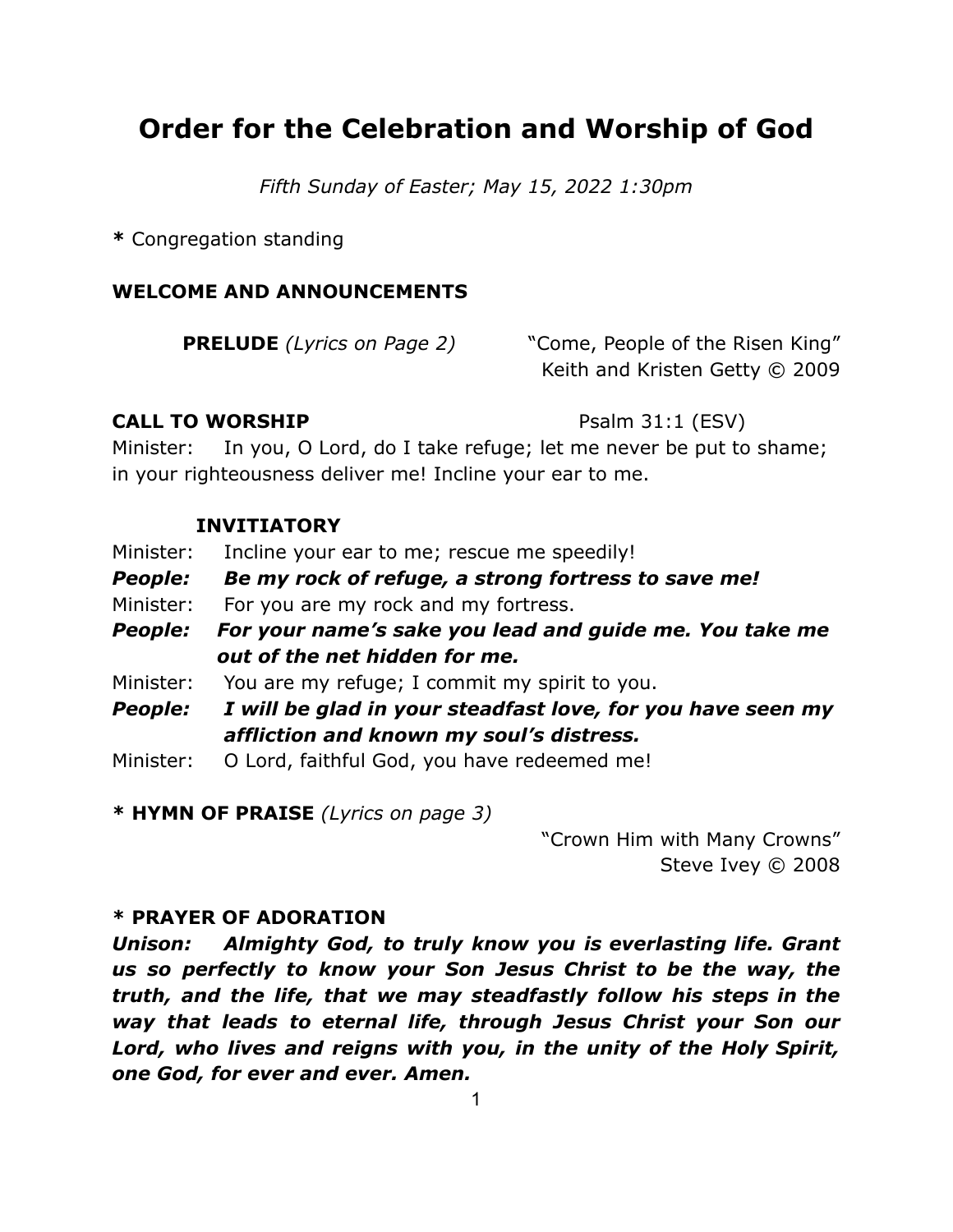# **COME PEOPLE OF THE RISEN KING**

| <b>VERSE 1</b> | Come, people of the risen King        |
|----------------|---------------------------------------|
|                | Who delight to bring Him praise       |
|                | Come all and tune your hearts to sing |
|                | To the morning star of grace          |

From the shifting shadows of the earth We will lift our eyes to Him Where steady arms of mercy reach To gather children in

- CHORUS Rejoice, rejoice, let every tongue rejoice One heart one voice, oh, church of Christ rejoice
- VERSE 2 Come those whose joy is morning sun And those weeping through the night Come those who tell of battles won And those struggling in the fight

For His perfect love will never change And His mercies never cease But follow us through all our days With the certain hope of peace

# CHORUS

VERSE 3 Come, young and old from every land Men and women of the faith Come those with full or empty hands Find the riches of His grace

> Over all the world His people sing Shore to shore we hear them call The truth that cries through every age Our God is all in all

CHORUS x2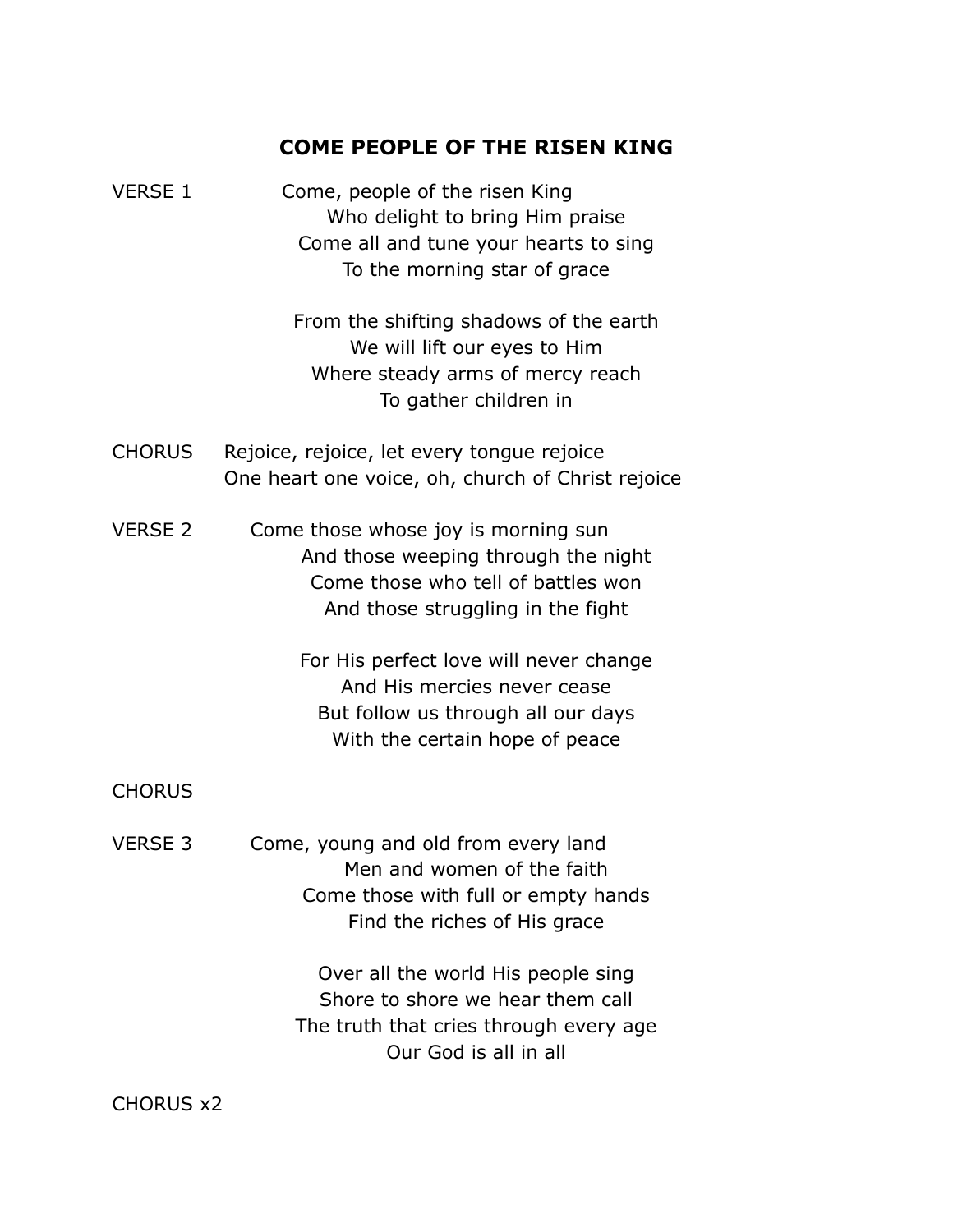# 2 **CROWN HIM WITH MANY CROWNS**

Crown him with many crowns The Lamb upon his throne Hark how the heavenly anthem drowns All music but its own Awake my soul and sing of him who died for thee And hail him as thy matchless king through all eternity

Crown him the lord of life Who triumphed over the grave And rose victorious in the strife For those He came to save His glories now we sing Who died and rose on high Who died eternal life to bring And lives that death may die

Crown him the Lord of love Behold his hands and side Those wounds yet visible above In beauty glorified All hail Redeemer, hail For thou has died for me Thy praise and glory shall not fail through all eternity Thy praise and glory shall not fail through all eternity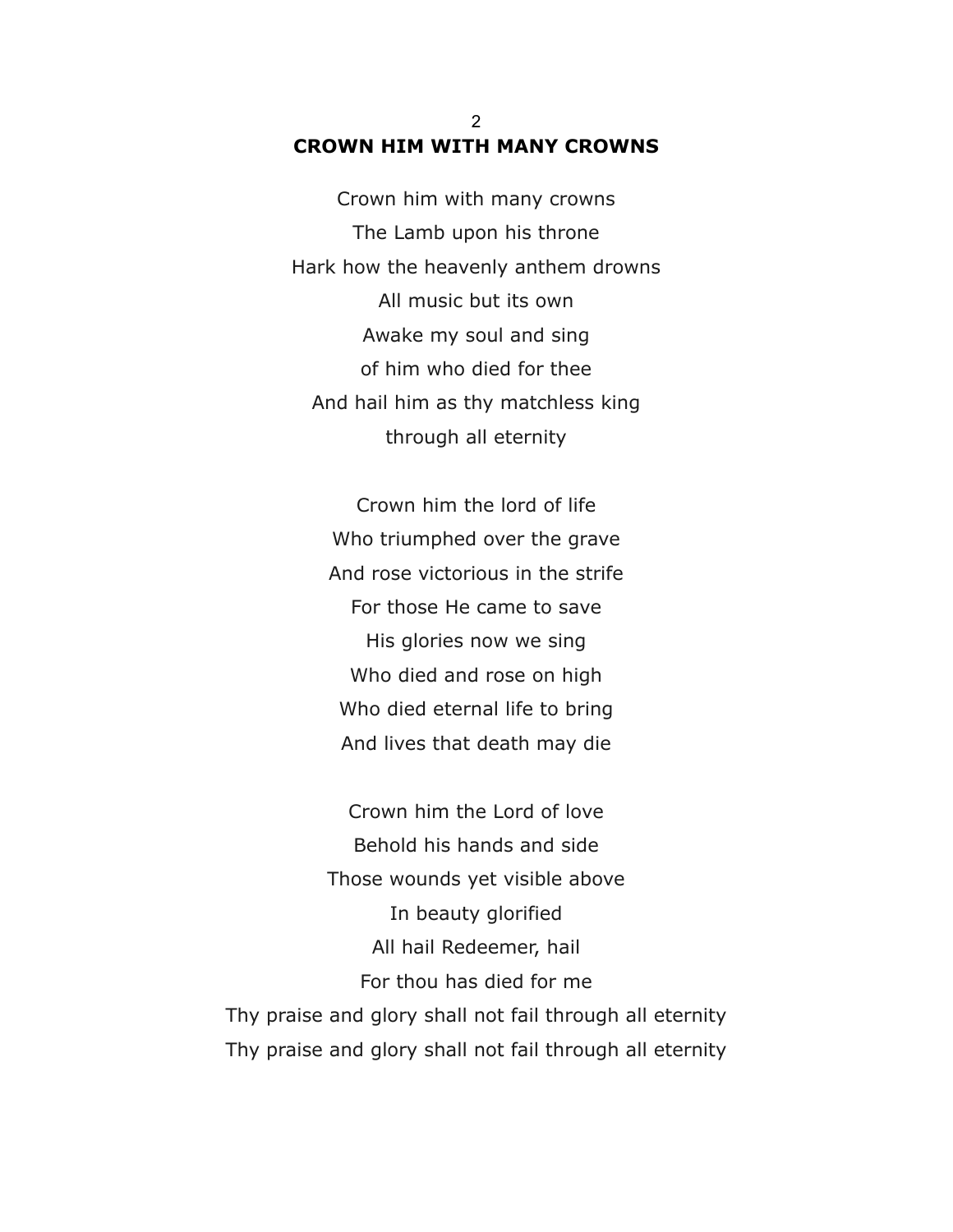#### **\* AFFIRMATION OF FAITH** Westminster Confession of Faith I.8-10

*Unison: The Old Testament in Hebrew (the native language of the ancient people of God), and the New Testament in Greek (the language most widely known at the time of the writing), were directly inspired by God and have been kept pure in all ages by His singular care and providence. They are therefore authentic and are to be the church's ultimate source of appeal in all controversies of religion.*

*The original languages of the Bible, however, are not understood by all the people of God. But all of God's people have a right to and an interest in the Scriptures, and are commanded to read and search them thoroughly with reverence for God. Consequently the Bible should be translated into the native language of every people to whom it is introduced. Then, the Word of God will dwell fully in all, everyone will be able to worship God in an acceptable manner; and all believers may have hope through patience and comfort of the Scriptures.*

*The infallible rule of interpretation of Scripture is the Scripture itself and therefore, when there is a question about the true and full sense of any Scripture (which is a united whole), it must be searched and known by other places that speak more clearly.*

*The supreme judge by which all controversies of religion are to be determined, and all decrees of councils, opinions of ancient writers, doctrines of men, and private spirits, are to be examined, and in whose sentence we are to rest, can be no other but the Holy Spirit speaking in the Scripture.*

4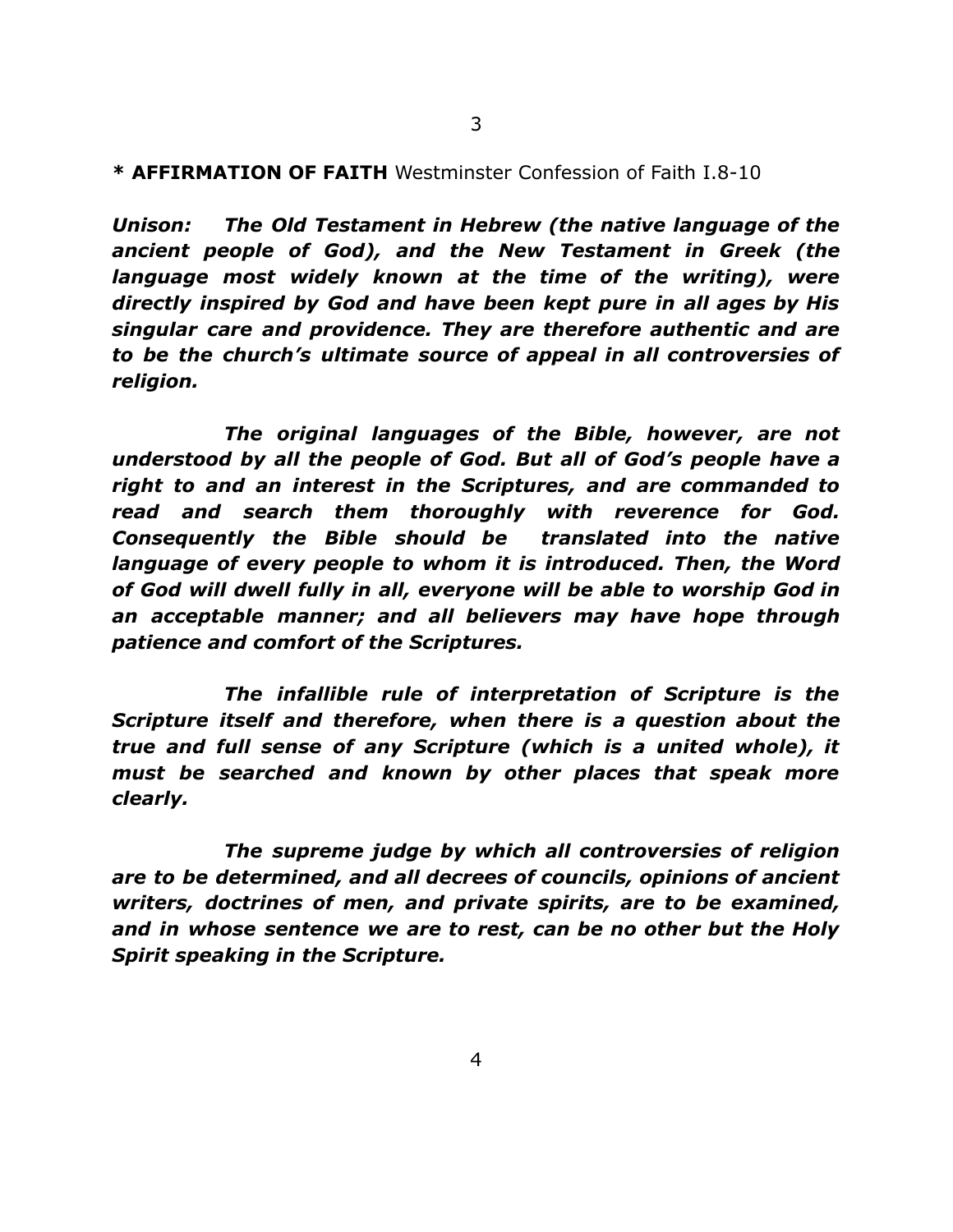# ● **NEW TESTAMENT LESSON** John 1:43-51 (ESV)

The next day Jesus decided to go to Galilee. He found Philip and said to him, "Follow me." Now Philip was from Bethsaida, the city of Andrew and Peter. Philip found Nathanael and said to him, "We have found him of whom Moses in the Law and also the prophets wrote, Jesus of Nazareth, the son of Joseph." Nathanael said to him, "Can anything good come out of Nazareth?" Philip said to him, "Come and see." Jesus saw Nathanael coming toward him and said of him, "Behold, an Israelite indeed, in whom there is no deceit!" Nathanael said to him, "How do you know me?" Jesus answered him, "Before Philip called you, when you were under the fig tree, I saw you." Nathanael answered him, "Rabbi, you are the Son of God! You are the King of Israel!" Jesus answered him, "Because I said to you, 'I saw you under the fig tree,' do you believe? You will see greater things than these." And he said to him, "Truly, truly, I say to you, you will see heaven opened, and the angels of God ascending and descending on the Son of Man."

Minister: The Word of the Lord! *People: Thanks be to God!*

# **PRAYERS OF THE PEOPLE**

*(The congregation is encouraged to participate both verbally and in silence.)*

*Unison: O God of unchanging power and eternal light: Look favorably on your whole Church and by the providential and effectual working of your Holy Spirit, carry out the plan of salvation. Let the whole world see and know that things which were dead are being made alive, things which were cast down are being raised up, things which had grown old are being made new, and that all things are being brought to their perfection by Him through whom all things were made, your Son Jesus Christ our Lord; who lives and reigns with You, in the unity of the Holy Spirit, one God, forever and ever. Amen.*

Minister: O Creator God, we humbly ask that you would be pleased to make your ways known to people of every description and bring your saving grace to all nations. We especially pray for your Church that it may be guided by your good and Holy Spirit.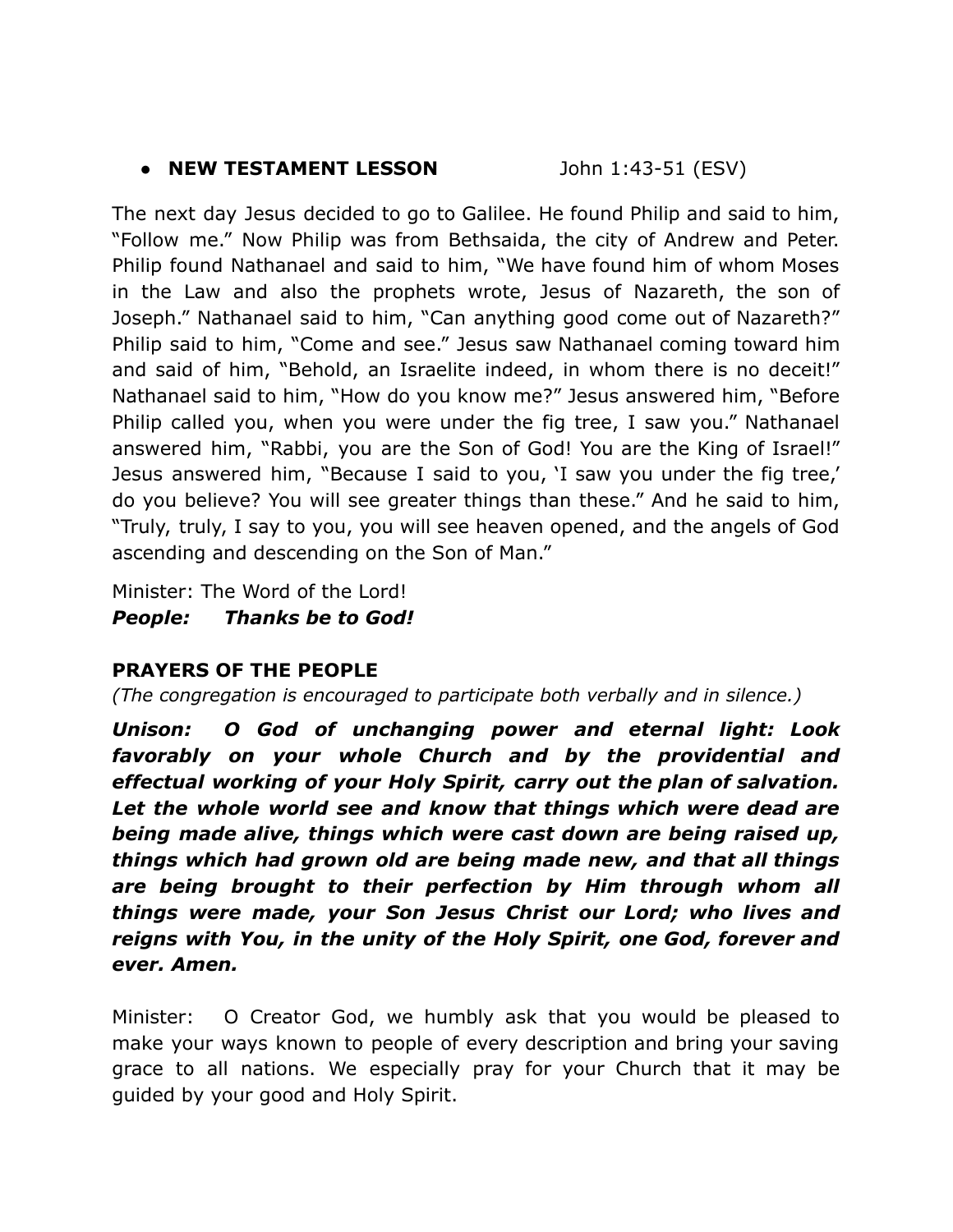# *People: Hear our prayer*, *0 Lord.*

Minister: O Everlasting Lord, we pray for all who profess faith in Christ that they may be led continually in the way of truth, and hold the apostolic faith in unity of spirit, in the bond of peace, and in righteousness of life.

5

# *People: Hear our prayer*, *0 Lord.*

Minister: O Heavenly Father, we commend to your goodness and care all those who are in any affliction or distress, in mind, body, or circumstance. We ask that it may please you to comfort and relieve them according to their need, giving them patience under their sufferings, and a happy result out of all their troubles.

# *People: Hear our prayer*, *0 Lord.*

Minister: O Gracious God, in the course of this busy life, give us times of refreshment and peace. Grant that we may so use our leisure to rebuild our bodies and renew our minds, that our spirits may be nurtured by the goodness of your creation.

# *People: Hear our prayer*, *0 Lord.*

Minister: O Sovereign King, as we anticipate your promised return to restore all things and to reign over the new heavens and earth, fill us with awe and joy to worship you and stir our souls with compassion for those who are lost and enslaved by sin.

# *People: Hear our prayer*, *0 Lord.*

# **THE LORD'S PRAYER** Matthew 6:9-13 (ESV)

*Our Father, in heaven, hallowed be your name. Your kingdom come. Your will be done, on earth as it is in heaven. Give us this day our daily bread, and forgive us our debts, as we also forgive our debtors. And lead us not into temptation, but deliver us from evil: For yours is the kingdom, and the power, and the glory, forever. Amen.*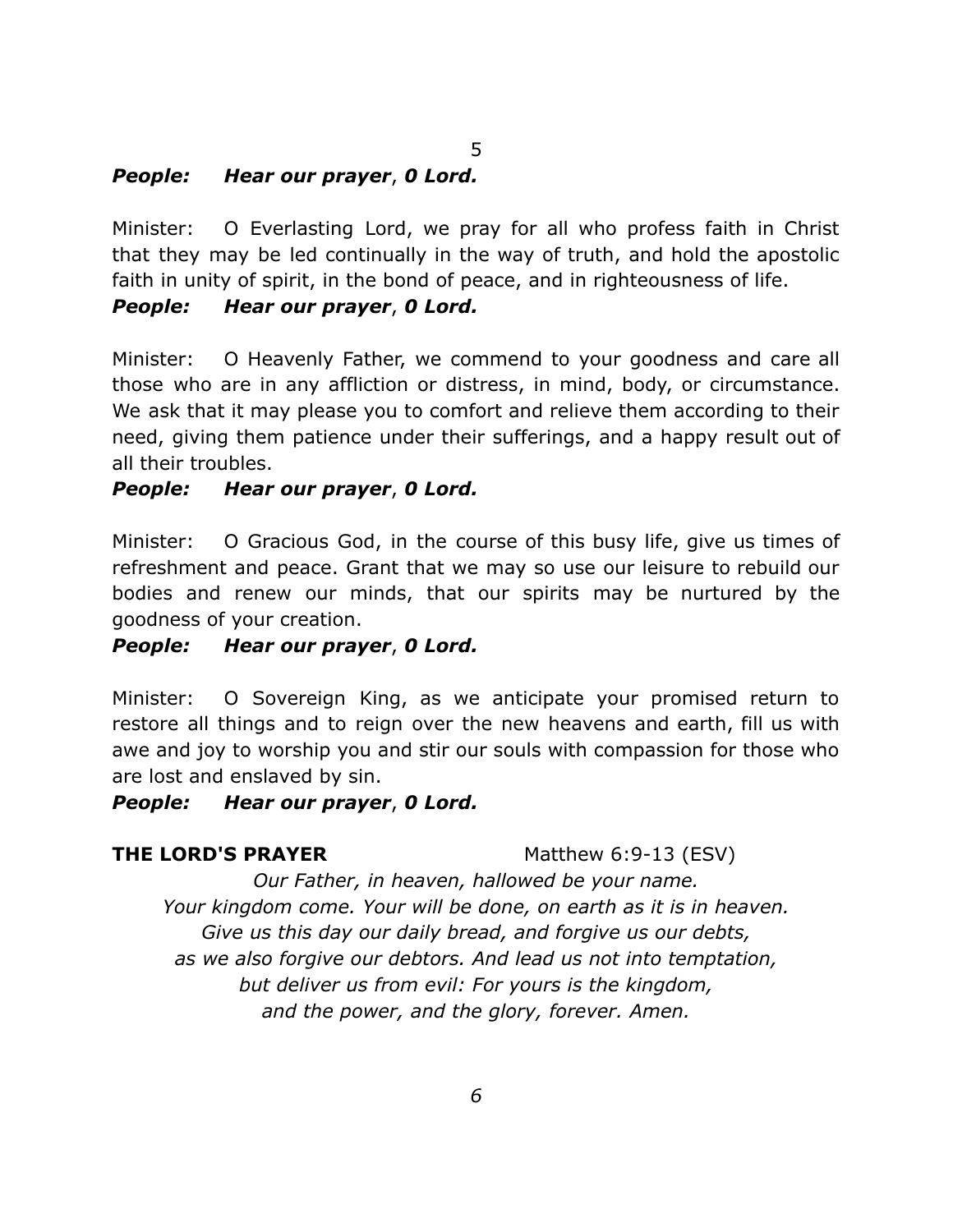*● HYMN OF GRACE (Lyrics on pg. 8) "The Church's One Foundation" Indelible Grace © 2008*

#### *● OLD TESTAMENT LESSON Genesis 28:10-22 (ESV)*

*<sup>10</sup> Jacob left Beersheba and went toward Haran. <sup>11</sup> And he came to a certain place and stayed there that night, because the sun had set. Taking one of the stones of the place, he put it under his head and lay down in that place to sleep. <sup>12</sup> And he dreamed, and behold, there was a ladder set up on the earth, and the top of it reached to heaven. And behold, the angels of God were ascending and descending on it! <sup>13</sup> And behold, the Lord stood above it and said, "I am the Lord, the God of Abraham your father and the God of Isaac. The land on which you lie I will give to you and to your offspring. <sup>14</sup> Your offspring shall be like the dust of the earth, and you shall spread abroad to the west and to the east and to the north and to the south, and in you and your offspring shall all the families of the earth be blessed. <sup>15</sup> Behold, I am with you and will keep you wherever you go, and will bring you back to this land. For I will not leave you until I have done what I have promised you." <sup>16</sup> Then Jacob awoke from his sleep and said, "Surely the Lord is in this place, and I did not know it." <sup>17</sup> And he was afraid and said, "How awesome is this place! This is none other than the house of God, and this is the gate of heaven."*

*<sup>18</sup> So early in the morning Jacob took the stone that he had put under his head and set it up for a pillar and poured oil on the top of it. <sup>19</sup> He called the name of that place Bethel, but the name of the city was Luz at the first. <sup>20</sup> Then Jacob made a vow, saying, "If God will be with me and will keep me in this way that I go, and will give me bread to eat and clothing to wear, <sup>21</sup> so that I come again to my father's house in peace, then the Lord shall be my God, <sup>22</sup> and this stone, which I have set up for a pillar, shall be God's house. And of all that you give me I will give a full tenth to you."*

> *Minister: The Gospel of our Lord Jesus Christ! People: Thanks be to the Lord!*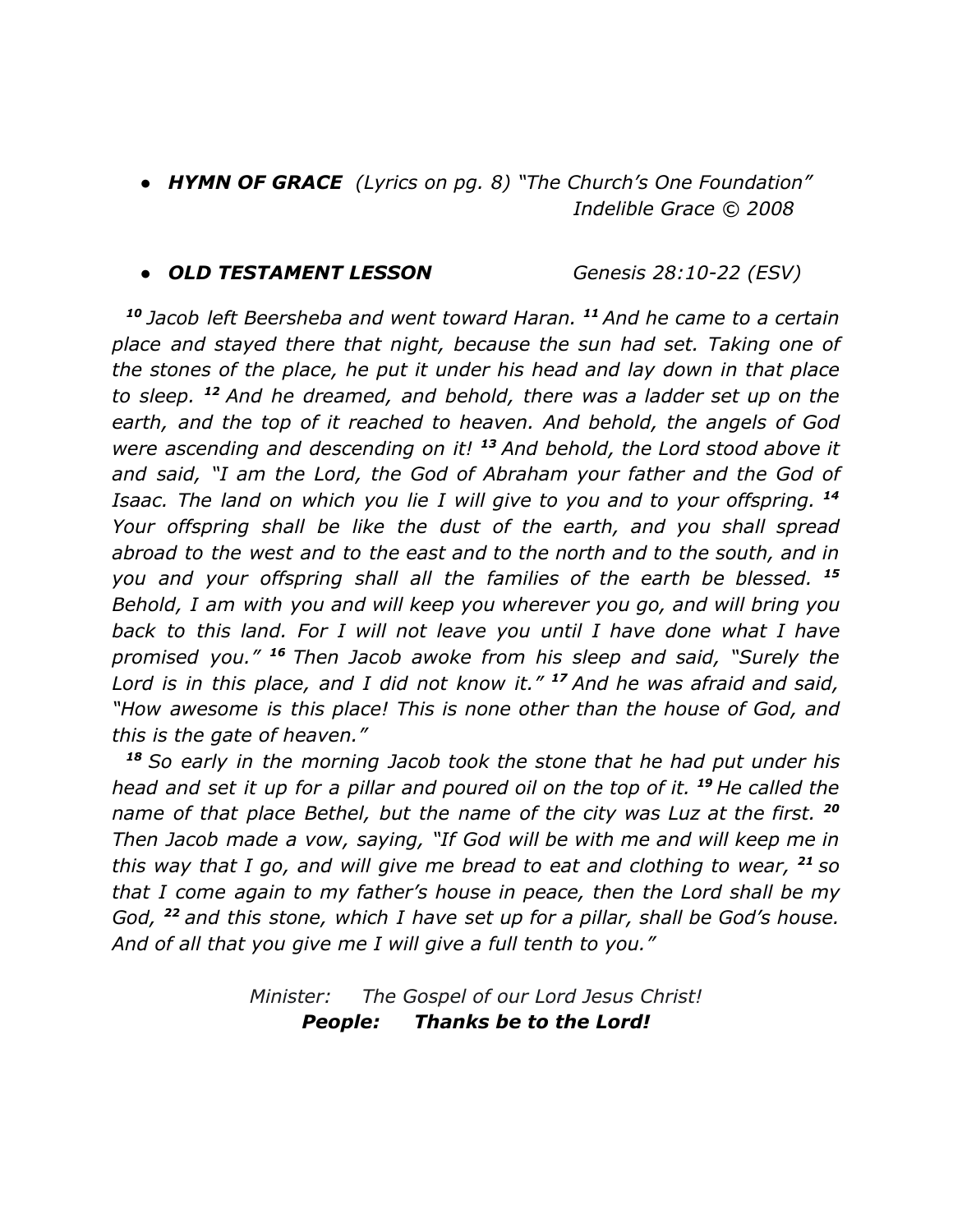#### *THE CHURCH'S ONE FOUNDATION*

*The church's one foundation is Jesus Christ her Lord She is his new creation by water and the word From heaven he came and sought her to be his holy bride With his own blood he bought her and for her life he died*

*Elect from every nation, yet one o'er all the earth Her charter of salvation, one Lord, one faith, one birth One holy name she blesses, partakes one holy food And to one hope she presses with every grace endued*

*Mid toil and tribulation and tumult of her war She waits the consummation of peace forevermore Til with the vision glorious her longing eyes are blessed And the great church victorious shall be the church at rest*

*Yet she on earth hath union with God the three in one And mystic sweet communion with those whose rest is won O happy ones and holy! Lord, give us grace that we Like them, the meek and lowly, on high may dwell That we will dwell, that we will dwell with thee*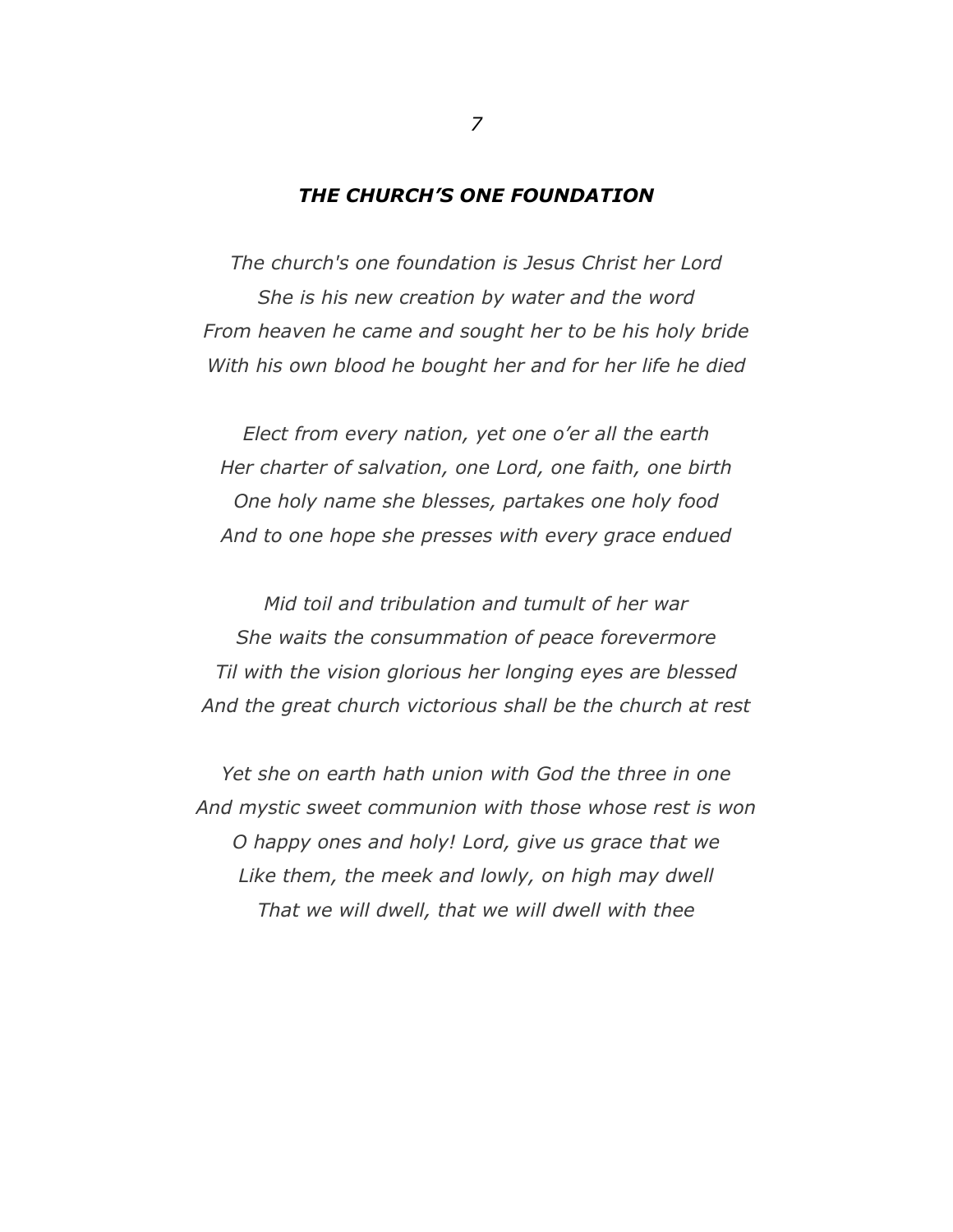# **\* PRAYER FOR ILLUMINATION**

**SERMON** Reverend Johnathan B. Keenan "Hope of Heaven's Gate" **PASTORAL PRAYER**

**OFFERTORY** The "Just a Closer Walk with Thee" Ed Gerhard ©2006

# **\* DOXOLOGY**

Praise God from whom all blessings flow Praise Him all creatures here below Praise Him above ye heavenly host Praise Father, Son, and Holy Ghost. Amen.

# **\* PRAYER OF DEDICATION**

# **TABLE ADMINISTRATION**

● *Believers who have publicly professed faith in Jesus Christ, have been baptized, and are members in good standing of an Evangelical church, are welcome to celebrate in the Lord's Supper with us. If these particular facts do not describe you, we respectfully ask you to refrain from participating in the sacrament.*

# **CONFESSION OF SIN**

*Unison: Most merciful God, we confess that we have sinned against you in thought, word, and deed, by what we have done and by what we have left undone. We have not loved you with our whole heart and we have not loved our neighbors as ourselves. We are truly sorry and we humbly repent. For the sake of your Son Jesus Christ, have mercy on us and forgive us, that we may delight in your will and walk in your ways, to the glory of your name. Amen.*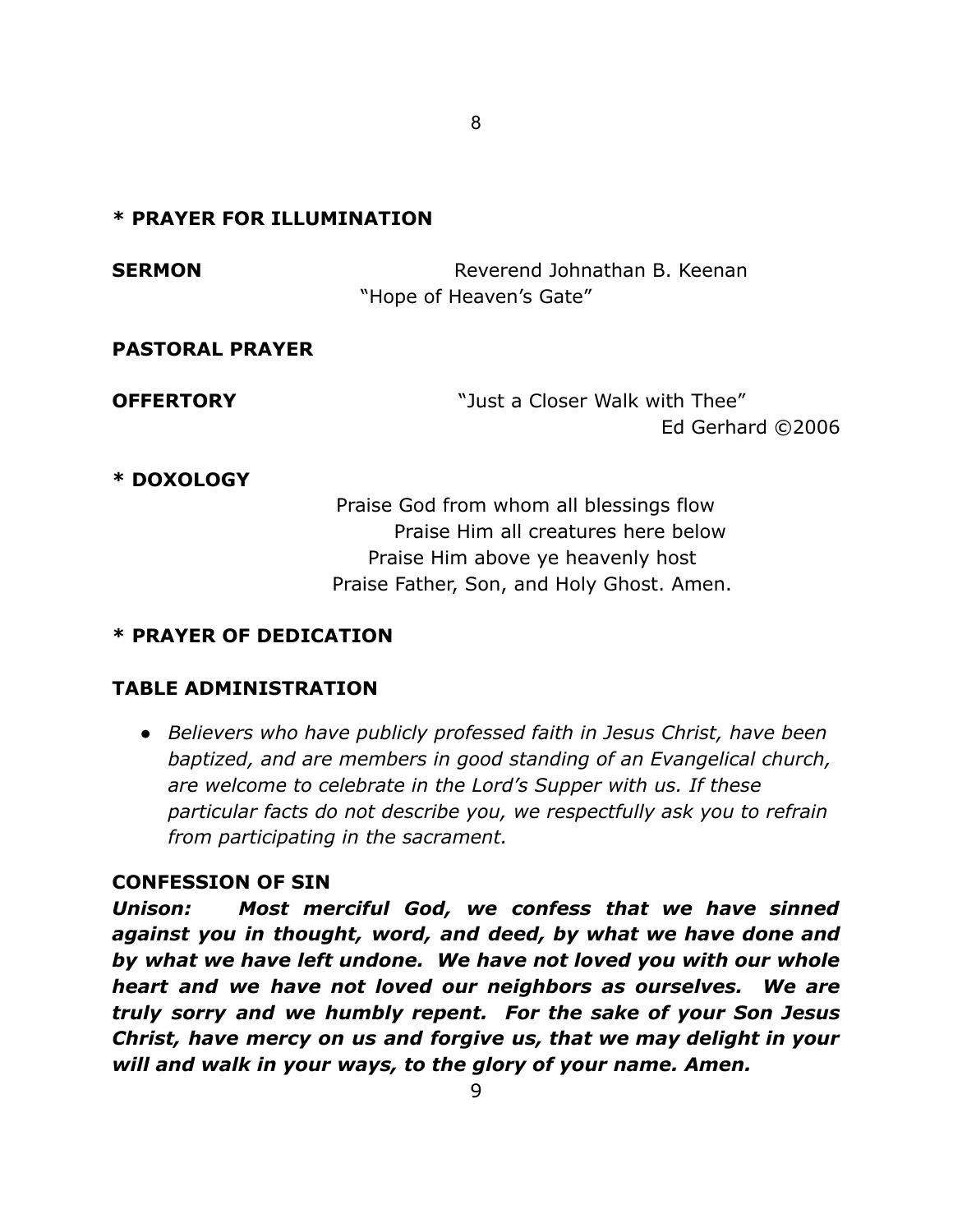# **ASSURANCE OF PARDON** 1 John 1:10-2:2 (ESV)

Minister: "If we claim we have not sinned, we make him out to be a liar and his word has no place in our lives. My dear children, I write this that you may not sin. But if anybody does sin, we have one who speaks to the Father in our defense—Jesus Christ, the Righteous One. He is the atoning sacrifice for our sins, and not only for ours but also for the sins of the whole world."

# **THE GREAT THANKSGIVING**

Minister: The Lord be with you!

- *People: And also with you!*
- Minister: Lift up your hearts!
- *People: We lift them up to the Lord!*

Minister: Let us give thanks to the Lord!

*People: It is good and right so to do.*

Minister: It is right, and a good and joyful thing, that we should always give you thanks, O Lord; therefore, with the angels, we exalt and magnify your glorious name, evermore praising you.

**THE SANCTUS** Isaiah 6:3; Psalm 118:26 (ESV) Minister: "Holy, holy, holy is the Lord of hosts; the whole earth is full of his glory!" *People: "Blessed is he who comes in the name of the Lord! We bless you from the house of the Lord."*

# **PRAYER OF CONSECRATION**

| <b>WORDS OF INSTITUTION</b><br>1 Corinthians 11:23-26 |  |
|-------------------------------------------------------|--|
|-------------------------------------------------------|--|

Minister: Therefore, we proclaim the faith! *Unison: Christ has died; Christ is risen; Christ will come again.*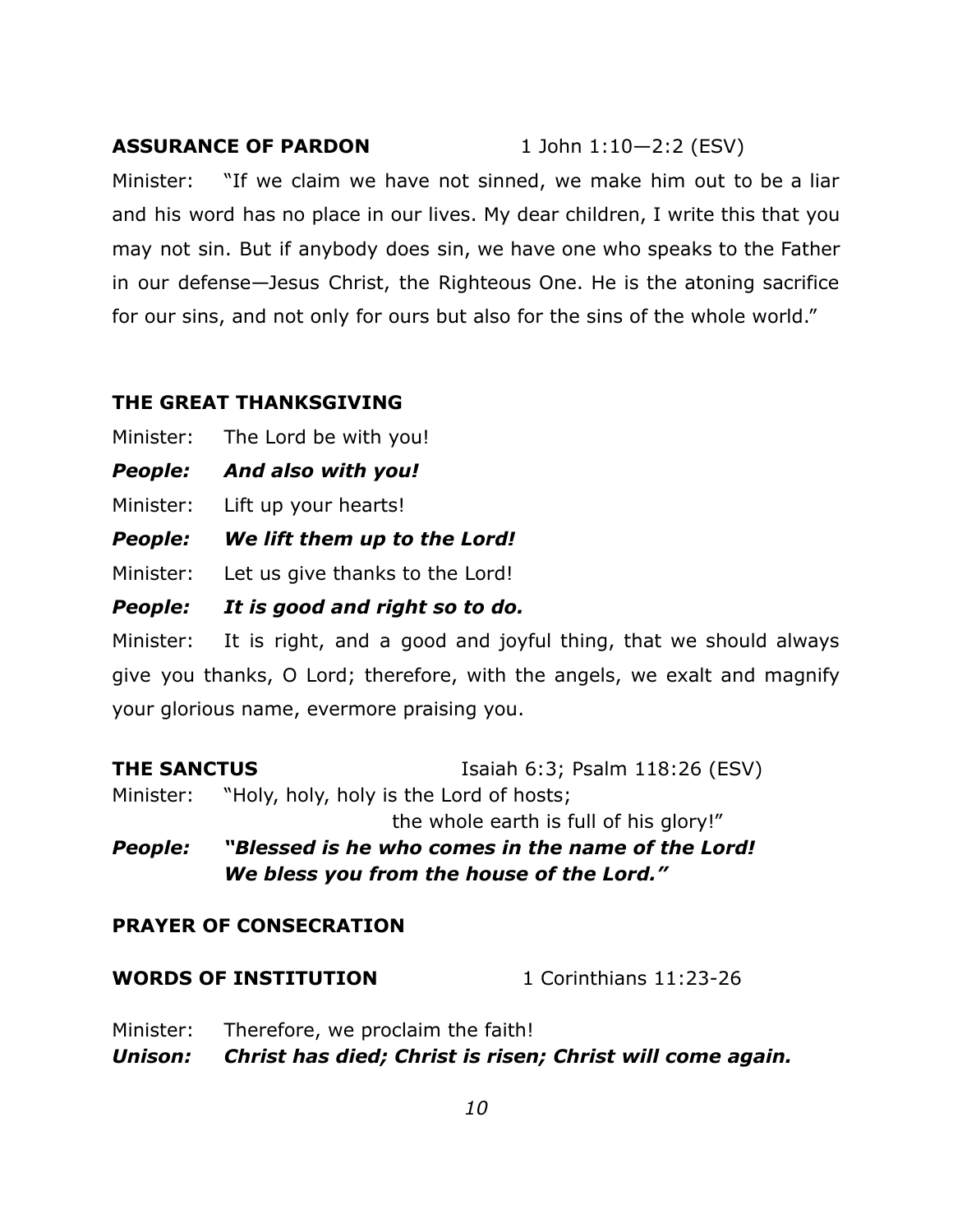#### **PRAYER OF APPROACH**

*Unison: We do not presume to come to this your table, O merciful Lord, trusting in our own righteousness, but in your great mercies. We are not worthy so much as to gather up the crumbs under your table. But you are the same Lord, whose nature is always to have mercy; grant us therefore, gracious Lord, that we may so partake of this bread and wine that our sinful bodies may be made clean by Christ's body, and our souls washed through his most precious blood, and that we may evermore dwell in him, and he in us. Amen.*

#### **AGNUS DEI** John 1:29

Minister: "Jesus is God's Lamb, who takes away the world's sin!"

*People: Have mercy on us, O Lord and grant us your peace.*

#### **THE LORD'S SUPPER**

| <b>People:</b> | <b>Thanks be to the Lord!</b>           |
|----------------|-----------------------------------------|
| Minister:      | The gifts of God for the people of God. |
| <b>People:</b> | Therefore, let us keep the feast!       |
| Minister:      | Christ our Passover, sacrificed for us. |

# **COMMUNION MUSIC**

*(Lyrics on Page 12)* "Come to the Table" Michael Card © 1994

*(Lyrics on Page 13)* "What Wondrous Love Is This" Ortega © 2005

# **Regarding participation in the Lord's Supper**

● *Please come forward to receive the sacrament at the table. You are encouraged to repent, rest, and rejoice in the finished work of Christ as the Lord's Supper is observed. The consecrated bread and wine are served in separate cups. After you have partaken, please dispose of empty cups in the white collection containers.*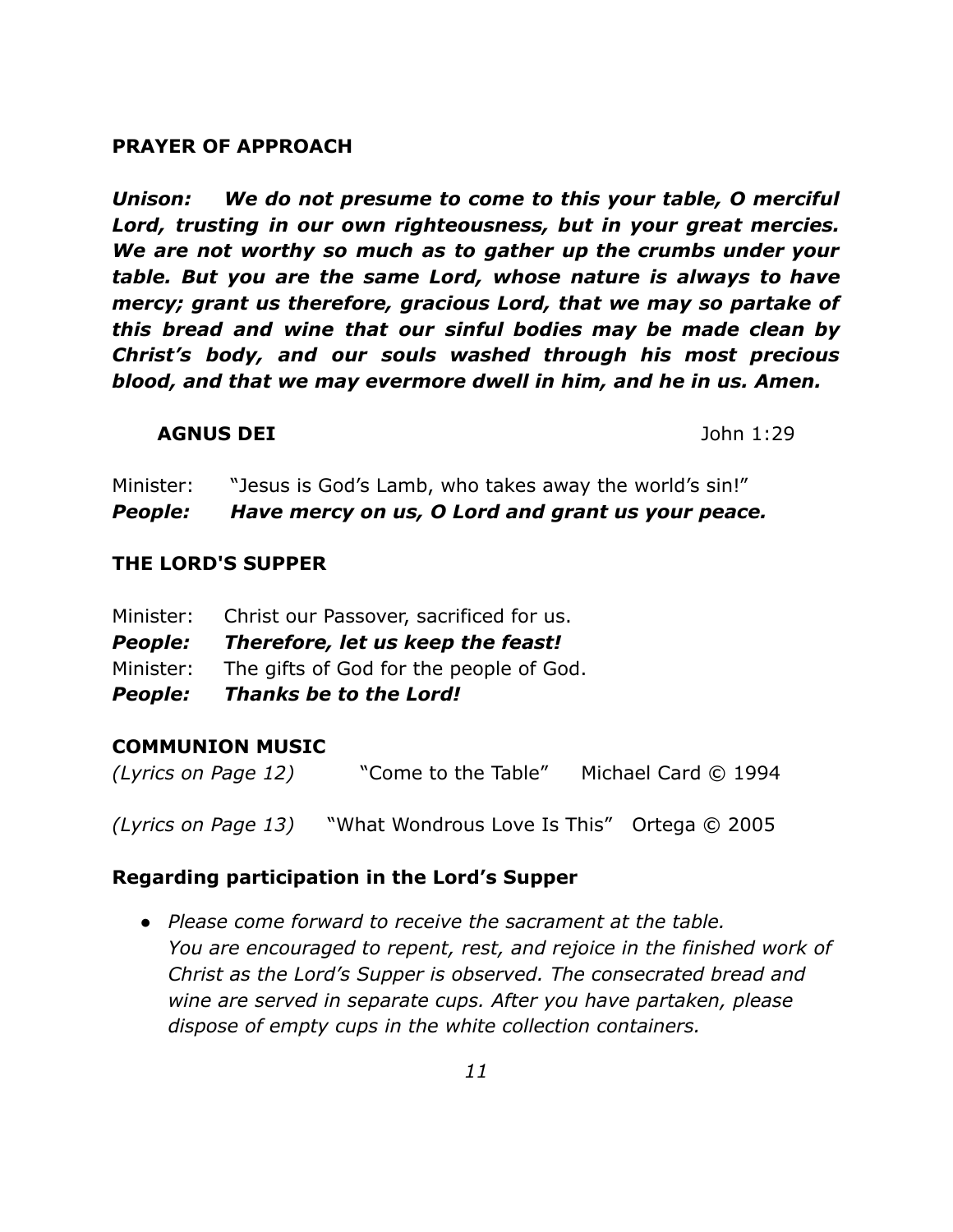#### *COME TO THE TABLE*

*VERSE 1 Come to the table and savor the sight The wine and the bread that was broken And all have been welcomed to come if they might Accept as their own these two tokens The bread is His body, the wine is the blood And the one who provides them is true He freely offers, we freely receive To accept and believe Him is all we must do*

*CHORUS Come to the table and taste of the glory And savor the sorrow, He's dying tomorrow The hand that is breaking the bread, soon will be broken And here at the table, sit those who have loved him One is a traitor and one will deny Though He's lived his life for them all and for all be crucified Come to the table He's prepared for you The bread of forgiveness, the wine of release Come to the table and sit down beside him The Savior wants you to join in the feast*

*VERSE 2 Come to the table and see in his eyes The love that the Father has spoken And know you are welcome, whatever your crime Though every commandment you've broken For He's come to love you and not to condemn And He offers a pardon of peace If you'll come to the table, you'll feel in your heart The greatest forgiveness, the greatest release*

*CHORUS*

*REPEAT x2. Come to the table He's prepared for you The bread of forgiveness, the wine of release Come to the table and sit down beside Him The Savior wants you to join in the feast*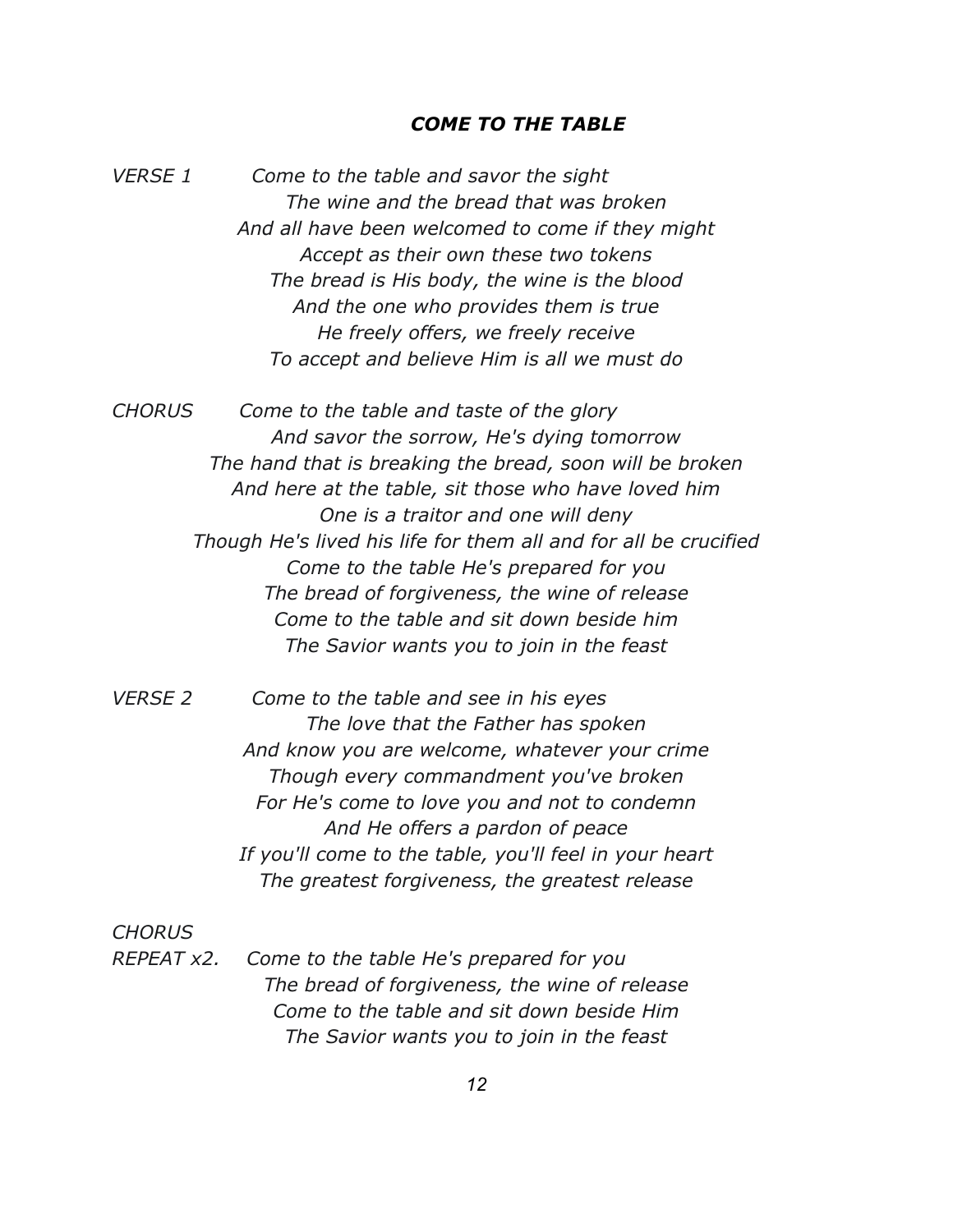#### **WHAT WONDROUS LOVE IS THIS**

What wondrous love is this, O my soul, O my soul What wondrous love is this, O my soul What wondrous love is this that caused the Lord of bliss To bear the dreadful curse for my soul, for my soul To bear the dreadful curse for my soul

To God and to the Lamb, I will sing, I will sing To God and to the Lamb, I will sing To God and to the Lamb who is the great I Am While millions join the theme, I will sing, I will sing While millions join the theme, I will sing

And when from death I'm free, I'll sing on, I'll sing on And when from death I'm free, I'll sing on And when from death I'm free, I'll sing and joyful be And through eternity, I'll sing on, I'll sing on And through eternity, I'll sing on

13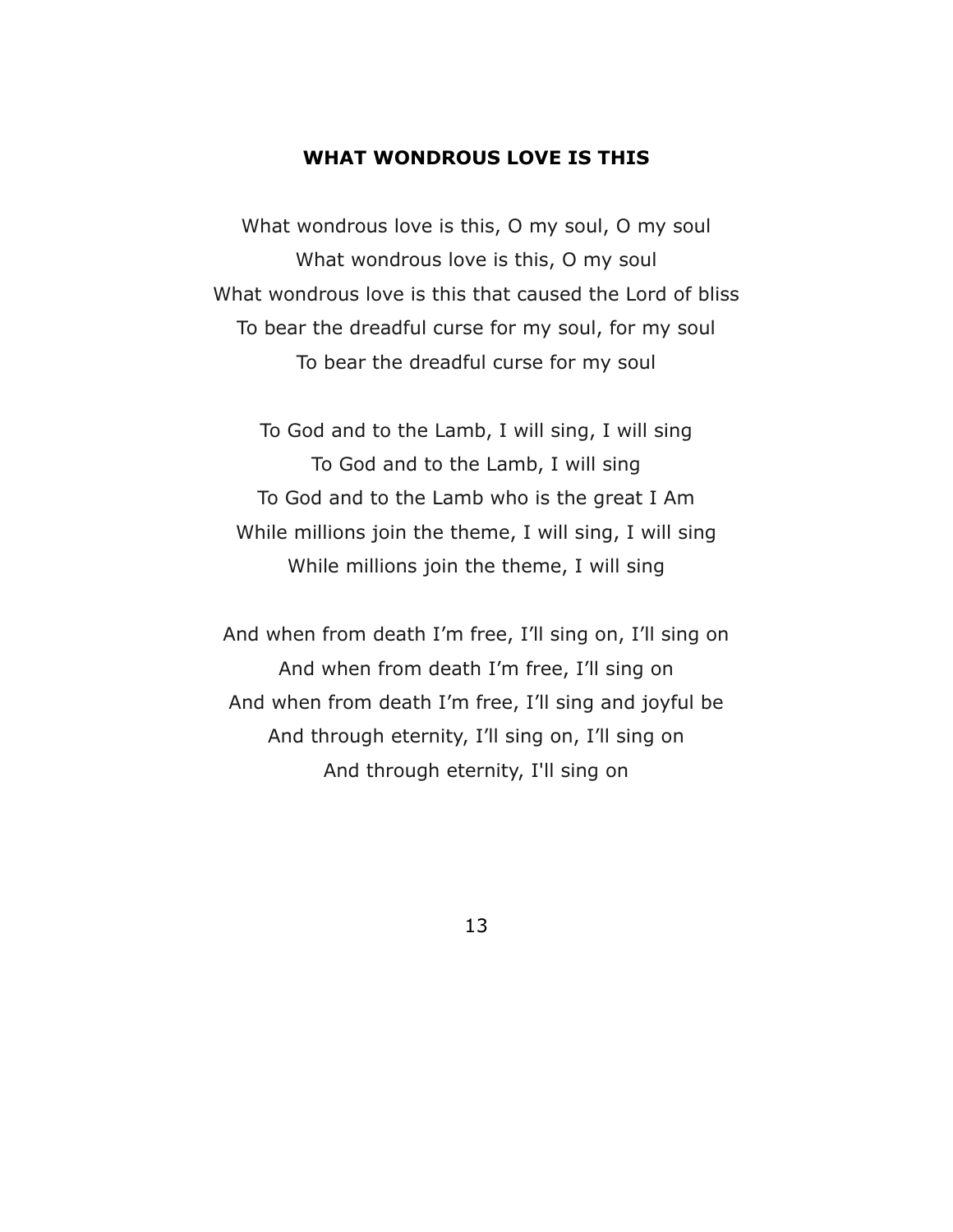# **\* PRAYER OF COMMITMENT**

*Unison: Almighty God, our Heavenly Father, you have graciously accepted us as living members of your Son our Savior, Jesus Christ, and you have fed us with your Word and by your Spirit. We give you thanks and rejoice in the gospel of our salvation. Send us now into the world in peace, and grant us strength and courage to love and serve you with gladness and singleness of heart, through Jesus Christ our Lord. Amen.*

**\* BENEDICTION** Numbers 6:24-26 (ESV)

- Minister: "The Lord bless you and keep you; The Lord make his face to shine upon you and be gracious to you; The Lord lift up his countenance upon you and give you peace."
- Minister: Go in peace to love and serve the risen Lord Jesus.
- *People: Thanks be to God!*

# **POSTLUDE** "Jerusalem"

Phil Keaggy © 2002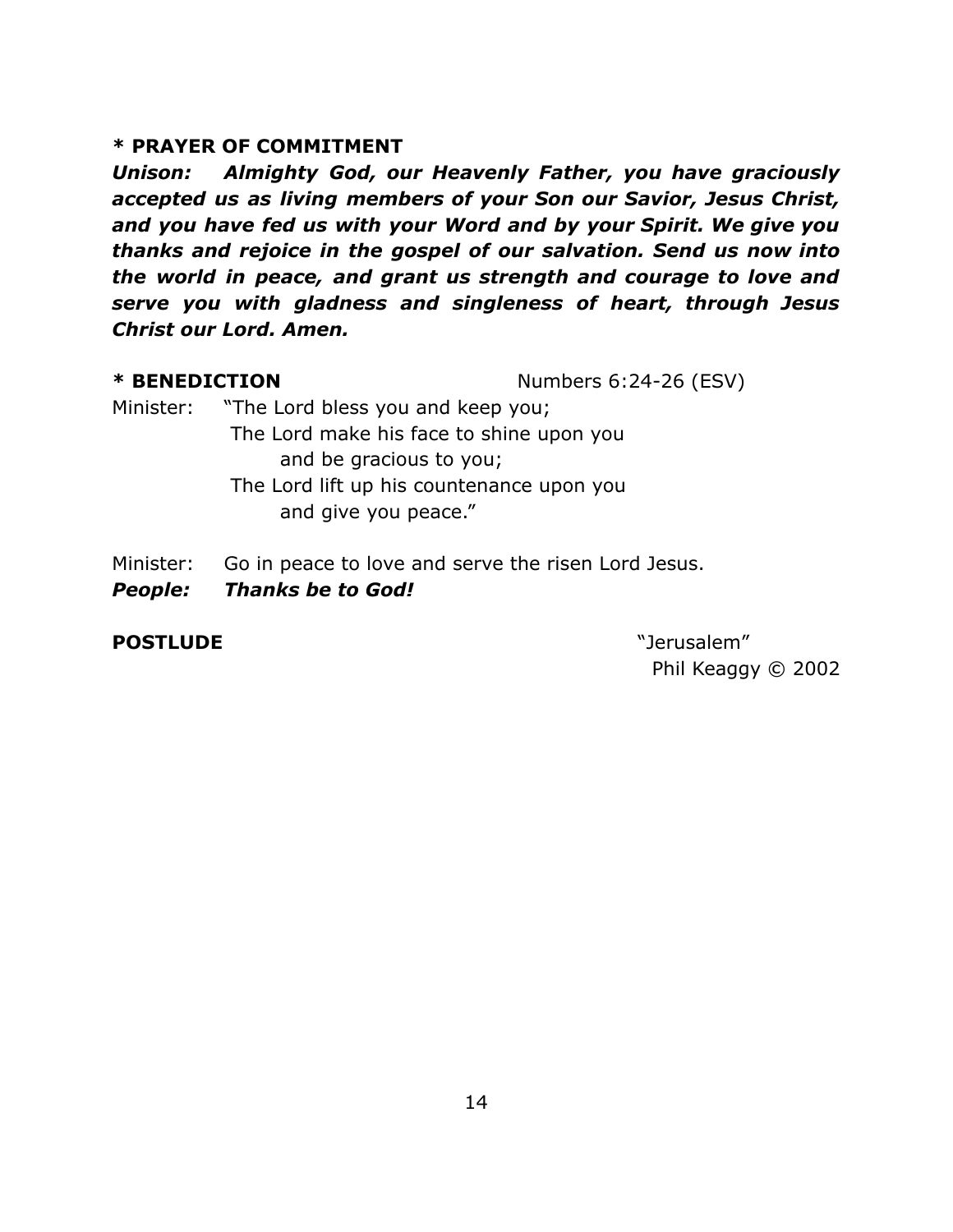#### **THE CHURCH MUST UPHOLD CHRISTIAN STANDARDS**

The Christian concept of discipline regards the nurture, instruction, and training procedures that disciple-making requires. Reformed theology highlights the importance of church discipline, insisting that there is no spiritual health without it and that it is a vital mark of a true church. Only where the personal disciplines of learning and devotion, worship and fellowship, righteousness and service are being steadily taught in a context of care and accountability is there a meaningful place for judicial correctives. The New Testament clearly shows, however, that in that context judicial correctives have a significant place in the maturing of churches and individuals

Jesus instituted church discipline by authorizing the apostles to declare sins remitted or retained. The "keys of the kingdom," first given to Peter and defined as power to bind and loose have usually been understood as authority to formulate doctrine and impose discipline, an authority now given by Christ to the church in general and to commissioned pastors in particular.

Church censures may have to escalate from bare admonition through exclusion from the Lord's Supper to expulsion from the congregation (excommunication), which is described as handing a person over to Satan, the prince of this world (Matt. 18:15–17; 1 Cor. 5:1–5, 11; 1 Tim. 1:20; Titus 3:10–11). Public sins (i.e., those that are open to the whole church's view) should be publicly corrected in the church's presence (1 Tim. 5:20; cf. Gal. 2:11–14). Jesus teaches a procedure for dealing privately with those who have given personal offense, in hope that it will not be necessary to ask for the church's public censure of them (Matt. 18:15–17).

The purpose of church censure in all its forms is not to punish for punishment's sake but to call forth repentance and so recover the straying sheep. Ultimately there is only one sin for which a church member is excommunicated—impenitence. When repentance is apparent, the church is to declare the sin remitted and receive the offender into fellowship once again.

#### **J. I. Packer,** *Concise Theology*